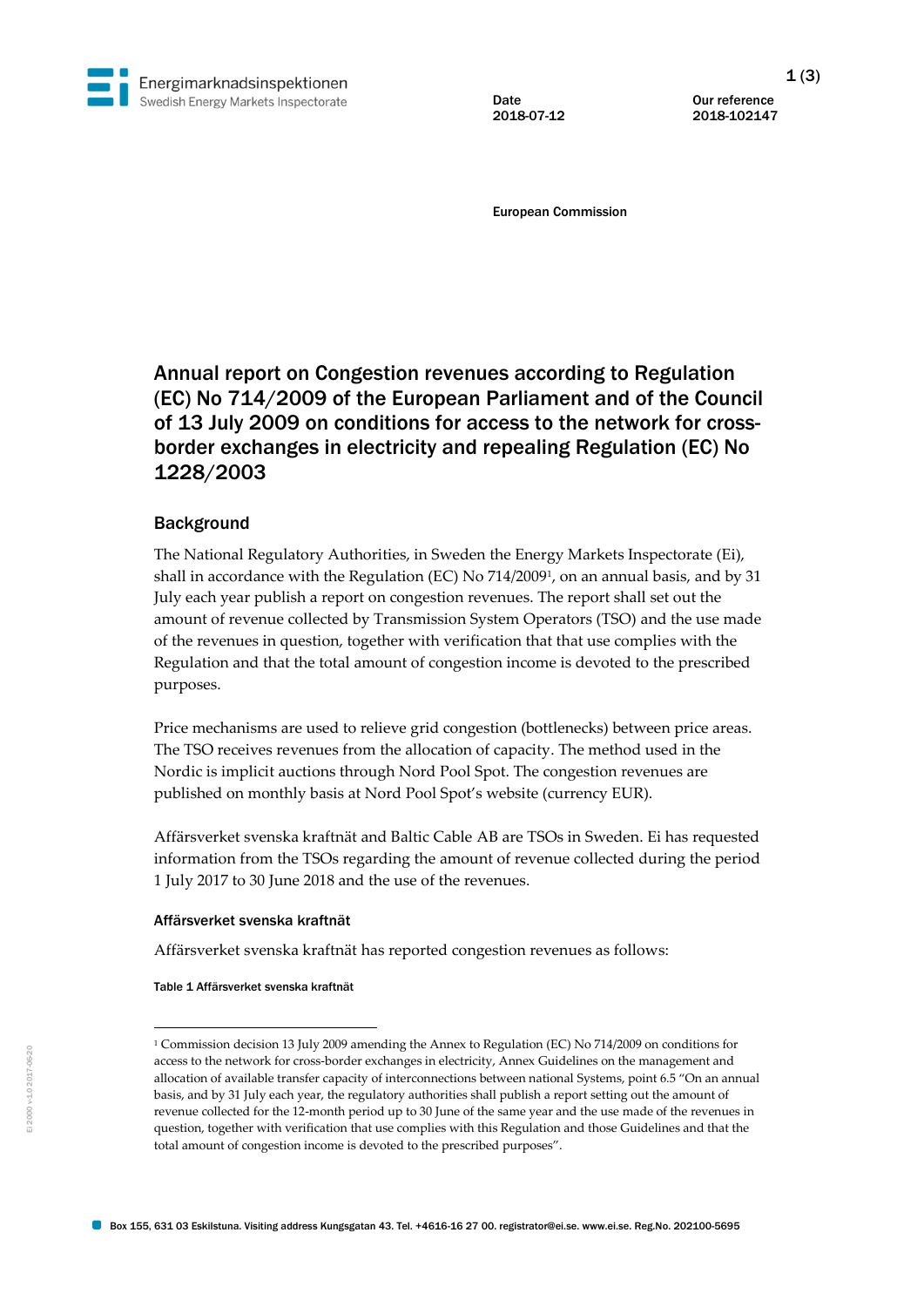Date 0ur reference<br>
2018-07-12 2018-102147 2018-07-12 2018-102147

| <b>Month</b>      | Revenue (kSek) |
|-------------------|----------------|
| <b>July 2017</b>  | 93 624         |
| August 2017       | 108 632        |
| September 2017    | 154 846        |
| October 2017      | 138 683        |
| November 2017     | 164 430        |
| December 2017     | 171657         |
| January 2018      | 93 382         |
| February 2018     | 92 003         |
| <b>Mars 2018</b>  | 81 201         |
| <b>April 2018</b> | 37808          |
| May 2018          | 198 861        |
| June 2018         | 155 695        |
| Total             | 1490822        |

## Baltic Cable AB

Baltic Cable AB has reported congestion revenues as follows:

#### Table 2 Baltic Cable

| <b>Month</b>      | Revenue (kSek) |
|-------------------|----------------|
| <b>July 2017</b>  | 11 585         |
| August 2017       | 8072           |
| September 2017    | 195            |
| October 2017      | 9 2 6 9        |
| November 2017     | 23 181         |
| December 2017     | 20 030         |
| January 2018      | 12 690         |
| February 2018     | 8 1 5 5        |
| <b>Mars 2018</b>  | 7464           |
| <b>April 2018</b> | 0              |
| May 2018          | 1498           |
| June 2018         | 11017          |
| Total             | 113 156        |

# The use of collected congestion revenues

## Affärsverket svenska kraftnät

According to Affärsverket svenska kraftnät, collected revenues have been used to guarantee the actual availability of the allocated capacity through counter trading and network investments with the purpose to maintain or increase interconnection capacities.